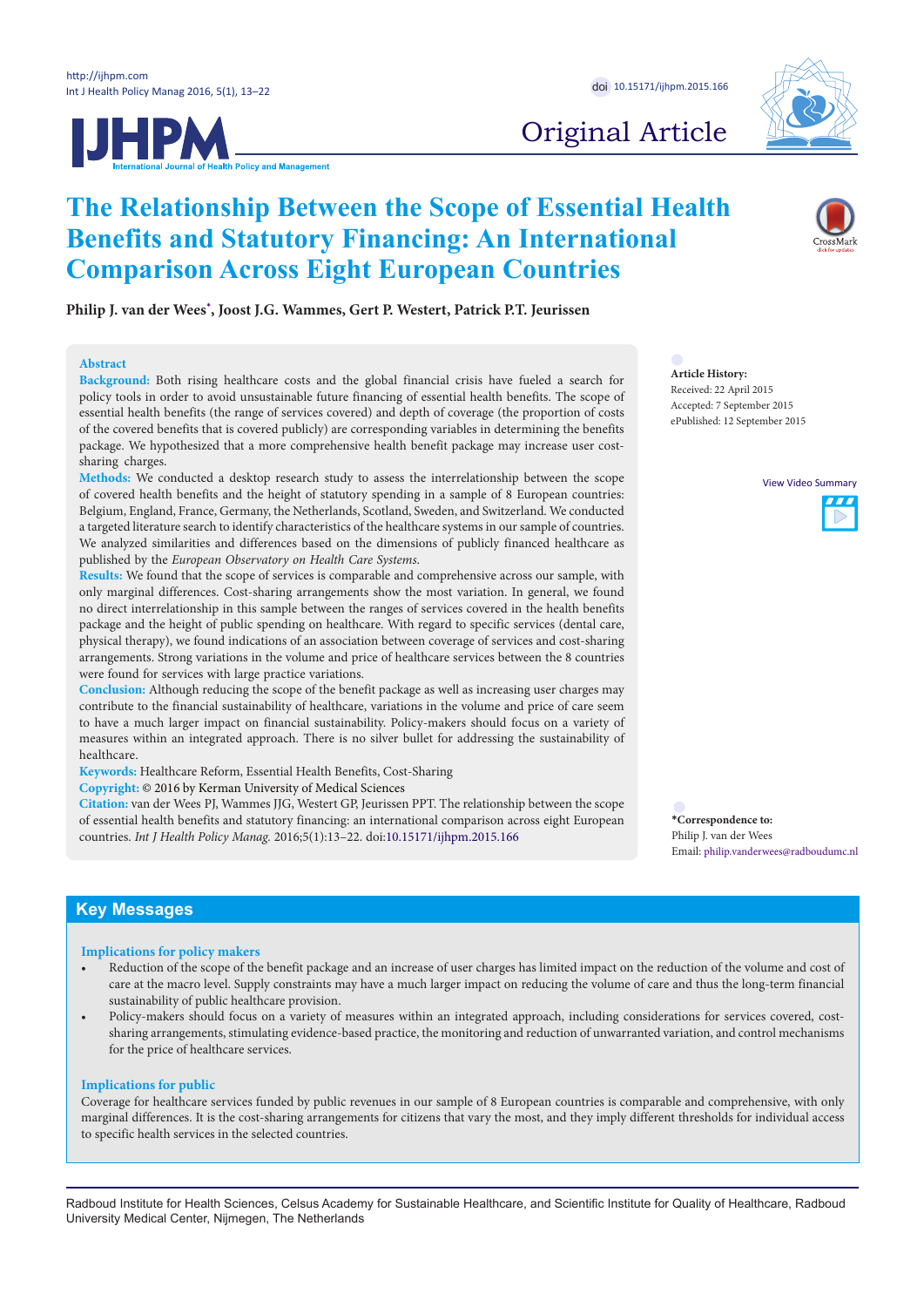# **Background**

Rising healthcare costs are leading to major sustainability issues in healthcare systems around the world. In addition, the global financial crisis has reduced the availability of health system resources. As a result, many European countries have implemented policy tools to address these financial challenges.<sup>[1,](#page-8-0)[2](#page-8-1)</sup> In the United States, criteria for essential health benefits have been developed to cover health services that are medically effective and affordable for purchasers.[3](#page-8-2) Healthcare spending is a function of price and quantity (volume), and controlling costs therefore requires controlling the price and/or volume.[4](#page-8-3) Strategies for enhancing the financial sustainability of health systems may be aimed at reducing the demand for healthcare, reducing the supply of healthcare provisions, or controlling the price of healthcare services. However, proposed policy tools such as reducing the scope of essential services covered, reducing population coverage and user charges for essential services, risk undermining important goals of the health system, such as access and solidarity.<sup>[1](#page-8-0)</sup>

The scope of essential health benefits (the range of services covered) and depth of coverage (the proportion of costs of the covered benefits that is publicly covered) are hypothesized as corresponding variables in determining the benefits package. In other words, a generous benefits package (wide range of service coverage) may correspond with high private financial contributions (low coverage depth), while a limited benefits package may correspond with high coverage depth.<sup>5,[6](#page-8-5)</sup> Understanding the potential interrelationships between these variables may help policy-makers enhance the financial sustainability of healthcare. Both a reduction in the scope of the benefits package, and an increase in user charges for health services are often advocated as (effective) means for cost control.

 In an effort to safeguard the financial sustainability of publicly supported healthcare, countries have employed a variety of initiatives in redefining the benefit package. In England, The National Institute for Health and Care Excellence (NICE) has developed a list of 'do not do' recommendations with the aim of excluding specific services.<sup>[7](#page-8-6)</sup> In Australia, the *Comprehensive Management Framework* was developed to assess health services for effectiveness, safety, and monetary value.<sup>[8](#page-8-7)</sup> In the Netherlands, there is an ongoing debate about the further establishment of rigorous evaluations of essential health benefits.<sup>9</sup> In the United States, essential health benefits are offered under the *Affordable Care Act* (ACA), with latitude at the state level to define essential benefits by choosing a benchmark plan modeled on existing state plans.<sup>10[,11](#page-8-10)</sup>

User charges are an often-cited policy measure for costcontainment. The RAND Health Insurance Experiment in the Unites States showed that user charges reduced the use of medical care, although this reduction was related to both inappropriate (unnecessary) and appropriate (necessary) use of care[.12](#page-8-11) User charges have the potential to reduce overuse or unnecessary care.[13](#page-8-12) As such, user charges are an attempt to better match demand and supply.<sup>[14](#page-8-13)</sup> As a response to the global financial crisis, at least sixteen countries reported introducing or increasing user charges for a variety of services.<sup>2</sup> However, the impact of varying user charges on appropriate use of care is as yet unclear.

In this study, we hypothesized that the scope of health benefits is related to the level of user charges for covered benefits. The aim of our study was to assess the interrelationship between the scope of coverage and the financial arrangements of statutory financed healthcare in European countries. Policy-makers can use such information to further address issues relevant to enhancing financial sustainability, and for modifying essential health benefits, for example through mapping possible trade-off effects between publicly funded benefits and private contributions. We specified 2 research questions to address our objectives:

- 1. What are the scope of health benefits and the financing of statutory financed healthcare within European countries?
- 2. What is the interrelationship between the scope of health benefits and financial arrangements of statutory financed healthcare?

# **Methods**

# Study Design and Setting

We conducted a desktop research study to compare a sample of European countries with varied healthcare systems and characteristics. Our sample included 8 countries: Belgium, England, France, Germany, the Netherlands, Scotland, Sweden, and Switzerland. Three of these countries (England, Scotland, and Sweden) operate a *National Health Service* (NHS), while 5 countries (Belgium, France, Germany, the Netherlands, and Switzerland) operate a system *of social health insurance* (SHI). This sample shows variations in approaches to healthcare coverage, such as national vs. regional approaches, public vs. private financing, and (managed) competition vs. no competition. [Table 1](#page-2-0) summarizes the main characteristics of the healthcare systems in these 8 countries.

## **Outcomes**

We developed outcomes based on the dimensions of publicly financed healthcare as published by the *European Observatory on Health Care Systems*. These dimensions were initially developed in the Health BASKET study,<sup>[4,](#page-8-3)[5](#page-8-4)</sup> and were further specified for the series *Health Systems in Transition*  of the Observatory[.15](#page-8-14) The 3 dimensions are: (1) population coverage, ie, the proportion of the population that is covered for healthcare; (2) service coverage, ie, the scope of healthcare benefits that are covered; and (3) cost coverage, ie, the proportion of costs that is covered for included healthcare benefits (see [Figure 1](#page-2-1)). These 3 dimensions were further operationalized, resulting in indicators related to *population coverage*: SHI or NHS, assignment procedure, percentage of population covered; *service coverage*: open or closed description of benefits, main benefits in public scheme; and *cost coverage*: total spending, public vs. private funding, cost sharing. The focus of our study was to compare essential health benefits for curative care, thus excluding long-term care and public health services. However, the distinction between these services is not always clear-cut, and we have clarified this in the results when relevant.

# Literature Review

We conducted a targeted literature search to identify the main characteristics of the healthcare systems in our sample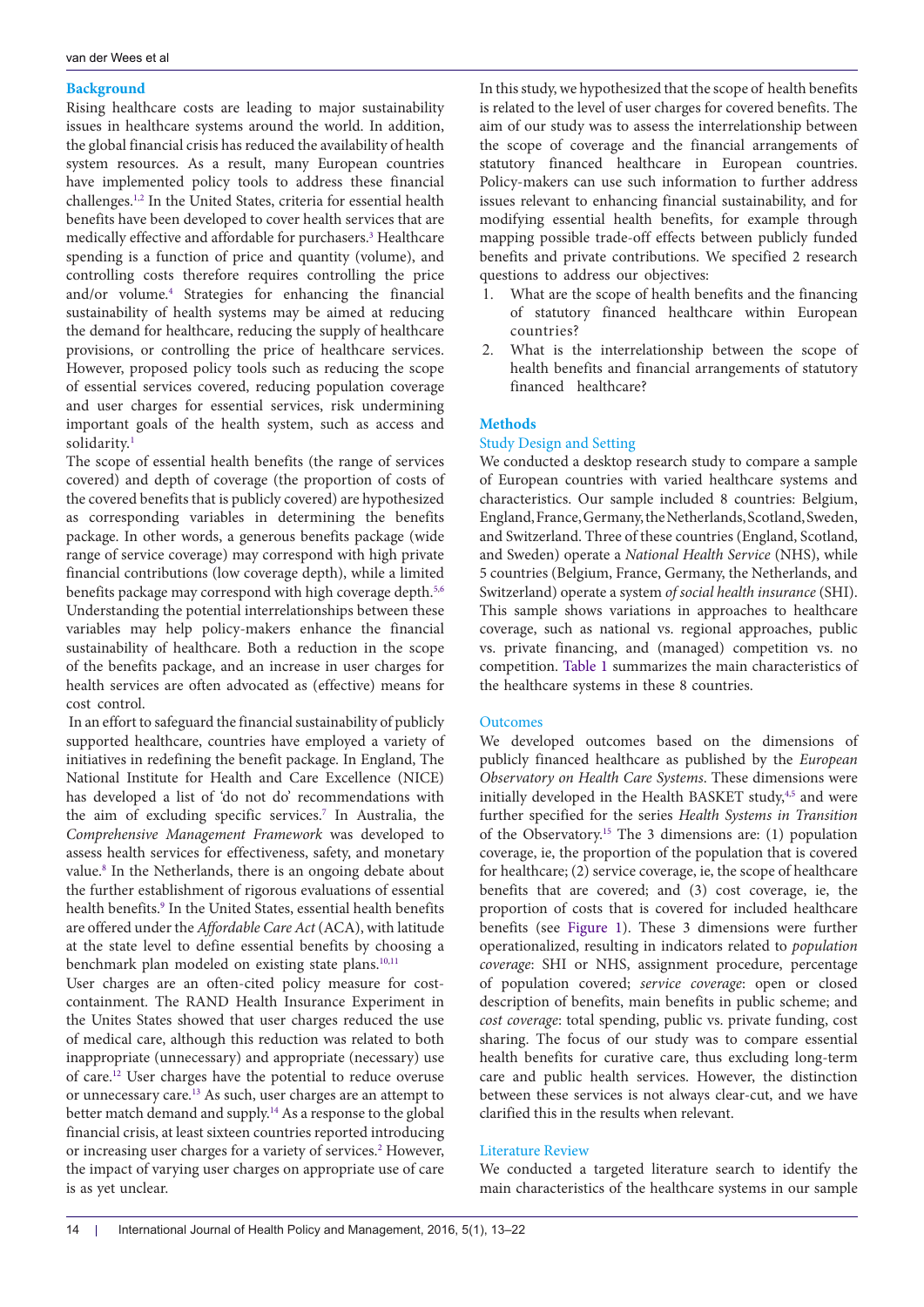<span id="page-2-0"></span>**Table 1.** Characteristics of Healthcare Systems in the Selected 8 European Countries<sup>a</sup>

|                              | $\epsilon$ |            |            |                |            |                |            |            |
|------------------------------|------------|------------|------------|----------------|------------|----------------|------------|------------|
|                              | BE         | <b>ENG</b> | <b>FR</b>  | <b>GE</b>      | <b>NL</b>  | <b>SC</b>      | <b>SWE</b> | SWI        |
| SHI/NHS                      | <b>SHI</b> | <b>NHS</b> | <b>SHI</b> | <b>SHI</b>     | <b>SHI</b> | <b>NHS</b>     | <b>NHS</b> | <b>SHI</b> |
| National/regional            | <b>REG</b> | <b>REG</b> | <b>REG</b> | <b>NA</b>      | <b>NA</b>  | <b>REG</b>     | <b>REG</b> | <b>REG</b> |
| Benefits in kind/indemnity   | B/I        | B          | B          | B/I            | B/I        | B              | B          | B/I        |
| Vertical integration         | <b>NO</b>  | <b>YES</b> | <b>NO</b>  | N <sub>O</sub> | <b>NO</b>  | <b>YES</b>     | <b>NO</b>  | <b>NO</b>  |
| Selective purchasing         | $\ast$     | *          | $\ast$     | $**$           | $***$      | N <sub>O</sub> | $*$        | $**$       |
| Competition                  | $\ast$     | $\ast$     | $\ast$     | $**$           | $***$      | $\ast$         | $*$        | ***        |
| Benefits: control government | ***        | ***        | $***$      | $**$           | $***$      | ***            | ***        | $*$        |
| Private financing            | $* *$      | $\ast$     | ***        | $**$           | $***$      | $*$            | $*$        | ***        |

Abbreviations: SHI, social health insurance; NHS, National Health Service; NA, National; REG, Regional; B, Benefits in kind – the insurer makes payments directly to the healthcare provider; I, Indemnity – the insured pays out-of-pocket and is then reimbursed by the insurer; BE, Belgium; ENG, England; FR, France; GE, Germany; NL, the Netherlands; SC, Scotland; SWE, Sweden; SWI, Switzerland.

\*\*\* = high;  $**$  = average;  $*$  = low.

a General typology based on key characteristics of healthcare systems.

<span id="page-2-1"></span>

Figure 1. The Three Dimensions of Publicly Financed Healthcare.<sup>[15](#page-8-14)</sup>

of countries. We used several data sources known for their review of healthcare systems: *Health Systems in Transition* of the European Observatory on Health Care Systems,<sup>16-[23](#page-8-16)</sup> *International Profiles of Health Care Systems* of The Commonwealth Fund,[24](#page-8-17) the *Mutual Information System on Social Protection (MISSOC)* of the European Union (EU),<sup>[25](#page-8-18)</sup> reports of the Civitas Health Unit[,26-](#page-8-19)[28](#page-8-20) and reports of the Organization of Economic Cooperation and Development (OECD).[29](#page-8-21),[30](#page-8-22) For quantitative comparisons, we used OECD *Health Data*, [31](#page-8-23) 3 *International Health Policy* surveys of the Commonwealth Fund,<sup>32-[34](#page-9-0)</sup> and *SHARE* surveys.<sup>[35](#page-9-1)</sup>

In addition, we conducted a targeted literature search in PubMed and Google Scholar to find both peer-reviewed publications and grey literature. We employed a wideangle approach using combinations of the following search terms: healthcare systems, health benefits, healthcare access, governance, workforce planning, healthcare financing, public financing, private financing, healthcare costs, healthcare premiums, deductibles, co-payments – in combination with the names of the 8 countries in our sample. We also used policy documents, websites and information from key informants in our network. The literature for our data analysis was searched until December 2014.

## Data Analysis and Synthesis

In comparing the sample of 8 countries, we used both qualitative and quantitative data to inform the description of the healthcare system for the specified outcomes as of the year 2013. We analyzed similarities and differences in the 3 dimensions of statutory financed healthcare systems to assess interrelationships between the comprehensiveness of health benefits and financial arrangements. In addition, we explored 2 main variables that may interact with the 3 dimensions of healthcare systems: variations in volume (use of healthcare services), and price (costs of healthcare services).

# **Results**

# Population Coverage

Five countries in our sample (Belgium, France, Germany, the Netherlands, and Switzerland) operate a system of mandatory SHI for their residents. In each of these countries, population coverage is more than 99%. In the Netherlands and Switzerland, residents are required to contract with a health insurer of their own choice, based on managed competition of insurers via national and regional health exchanges, respectively[.36](#page-9-2) Residents in France are 'assigned' to one of the SHI companies, eg, through their employer. In Belgium and Germany, health insurance is obligatory for all citizens and permanent residents. Contrary to the Netherlands and Switzerland, German and Belgian beneficiaries in principle get household insurance. However, they are also free to choose their insurers or sickness funds, and may switch periodically.<sup>37</sup> Residents of England, Scotland and Sweden are automatically covered through their NHS systems.

#### Service Coverage

Service coverage is specified in a health benefits basket that describes the publicly financed care accessible to all residents via SHI or NHS. Service coverage can be specified through 2 approaches: (*a*) an 'open specification' with a general (functional) description of benefits outlining eligibility for these benefits, and (*b*) 'closed specification' with detailed (positive) listings of all benefits that are covered through public financing[.6](#page-8-5)[,15](#page-8-14) Open systems may also use negative listings of services that are not covered. Belgium and France have a closed specification system with positive listings of 7000-8500 covered benefits. Germany also uses lists of benefits, but these are less detailed and not available for the full spectrum of healthcare. England, Scotland, the Netherlands, Sweden, and Switzerland use negative listings of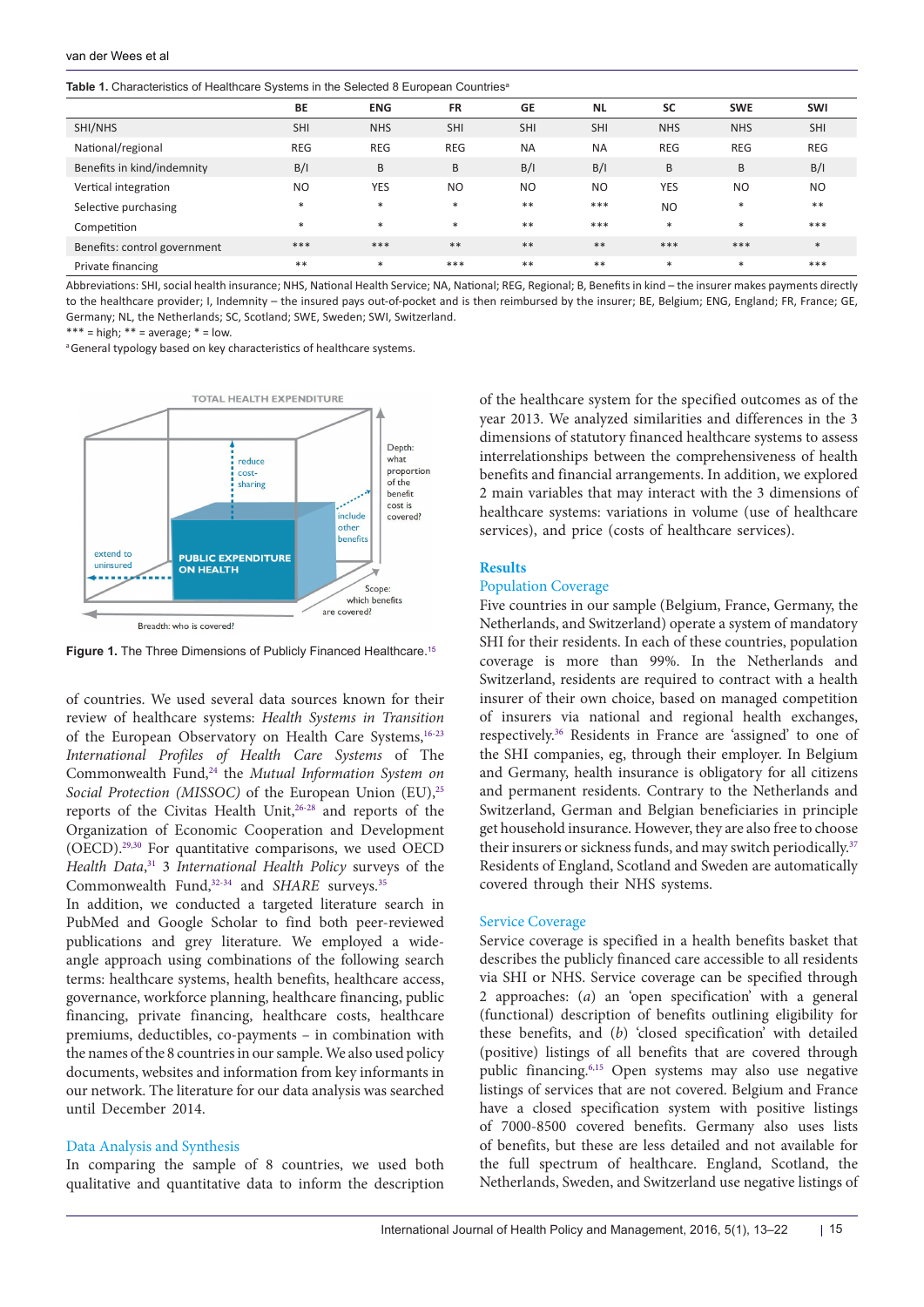services that are not covered. Coverage of prescriptions drugs is separately described in the 8 countries, with positive listings in 5 countries (Belgium, France, the Netherlands, Sweden, Switzerland), and negative listings in 3 countries (Germany, England, Scotland).

[Table 2](#page-3-0) presents the main benefits for adults in the 8 countries of our sample. All countries cover regular medical services, and exclude cosmetic surgery. We found only small differences between the countries. Examples of such differences are related to specific services such as dental care, physical therapy, and prescription drugs. Routine dental care for adults is not covered in the Netherlands and Switzerland, while these services are covered in the other countries. In the Netherlands, primary care and physical therapy for adults is partially covered (after 20 treatment sessions) for certain chronic conditions. In Switzerland, nine treatment sessions are covered within 3 months upon referral. In England and Scotland, physical therapy is fully covered, while Belgium, Germany, France, and Sweden charge co-payments for physical therapy treatments. The limited coverage for health services may be related to potential coverage outside the curative care system. For example, in the Netherlands physical therapy services for residents in nursing homes are covered through the long-term care budget.

## Cost Coverage

Financial data for healthcare in the 8 countries is listed in [Table 3](#page-3-1). The Netherlands has the highest relative costs of total healthcare with 11.9% of the gross domestic product (GDP), while the costs for the cure sector (ie, without long-term care and home care) in the Netherlands are, with 7.4% of GDP, the lowest in our sample. [Table 3](#page-3-1) also shows the relative costs of public vs. private funding. Private funding includes private insurance, direct payments for noncovered services, and cost-sharing for covered health services. Two main groups can be identified in comparing the shares of private funding. England, Germany, France, the Netherlands, and Scotland show a relative low percentage, ranging from 9.6% to 11.9%. The share of private funding in Belgium, Sweden and Switzerland is higher and varies from 19.5% to 25.5%.

<span id="page-3-0"></span>**Table 2.** Health Services for Adults Covered by Public Financinga

| <b>Services</b>        | $\overline{\phantom{a}}$<br><b>BE</b> | <b>ENG</b>   | <b>FR</b>    | <b>GE</b>    | <b>NL</b>    | <b>SC</b>    | <b>SWE</b>   | SWI          |
|------------------------|---------------------------------------|--------------|--------------|--------------|--------------|--------------|--------------|--------------|
| Primary care physician | $\vee$                                | Υ            | $\vee$       | Υ            | $\vee$       | $\vee$       | $\vee$       | $\checkmark$ |
| Medical specialist     | $\vee$                                | Y            | $\checkmark$ | Y            | $\vee$       | $\checkmark$ | $\vee$       | $\checkmark$ |
| Maternal care          | Y                                     | Υ            | Y            | Y            | Y            | Y            | Y            | $\vee$       |
| Hospital care          | $\checkmark$                          | $\checkmark$ | $\mathsf{v}$ | Y            | $\checkmark$ | $\checkmark$ | $\checkmark$ | $\sqrt{}$    |
| Rehabilitation         | Y                                     | Υ            | Y            | Y            | Y            | Y            | Y            | Y            |
| Prevention             | $\mathcal{L}$                         | $\checkmark$ | $\mathbf{v}$ | $\checkmark$ | $\checkmark$ | $\vee$       | $\sqrt{}$    | $\sqrt{ }$   |
| Dental care            | Y                                     | Y            | Y            | Y            | N            | Y            | Y            | N            |
| Mental healthcare      |                                       | $\checkmark$ | $\mathbf{v}$ | $\checkmark$ | $\checkmark$ | $\vee$       | $\sqrt{}$    | $\mathbf{v}$ |
| Physical therapy       | Y                                     | Υ            | Y            | Y            | $S^{\rm b}$  | Y            | Y            | Y            |
| Occupational therapy   |                                       | v            | $\checkmark$ | γ            | $\checkmark$ | v            |              |              |
| Speech therapy         | Y                                     | Υ            | $\vee$       | Υ            | Y            | V            | $\vee$       | $\vee$       |
| Medical devices        | $\vee$                                | v            | $\mathsf{v}$ | $\checkmark$ | $\checkmark$ | $\checkmark$ | $\checkmark$ | $\checkmark$ |
| Cosmetic surgery       | N                                     | N            | N            | N            | N            | N            | N            | N            |

Abbreviations: NL, the Netherlands; BE, Belgium; GE, Germany; ENG, England; FR, France; SC, Scotland; SWE, Sweden, SWI, Switzerland; Y, Yes; N, No. a  Comparisons in this table refer to adults aged 19-60 without chronic disease or low income.

b S=Specification: Only covered for certain chronic conditions after 20 sessions.

Sources: Health Systems in Transition, European Observatory on Health Care Systems; International Profiles of Health Care Systems 2012, The Commonwealth Fund; MISSOC; WHO Medicines Documentation [\(http://apps.who.int/medicinedocs/en/d/Jh2943e/11.3.htm](http://apps.who.int/medicinedocs/en/d/Jh2943e/11.3.html)l).

#### <span id="page-3-1"></span>**Table 3.** Financial Data (2011)

| Costs                                                   | <b>BE</b> | <b>ENG</b>               | <b>FR</b> | <b>GE</b> | <b>NL</b>         | <b>SC</b>                | <b>SWE</b> | <b>SWI</b> |
|---------------------------------------------------------|-----------|--------------------------|-----------|-----------|-------------------|--------------------------|------------|------------|
| Total healthcare costs as % GDP                         | 10.5      | 9.4                      | 11.6      | 11.3      | 11.9              | 9.4                      | 9.5        | 11.0       |
| Curative sector as % GDP <sup>a</sup>                   | 7.7       | $\overline{\phantom{a}}$ | 9.1       | 8.6       | 7.4               | $\qquad \qquad -$        | 7.7        | 8.1        |
| Curative sector (\$ PPP) <sup>a</sup>                   | 2978      | $\overline{\phantom{a}}$ | 3230      | 3421      | 3171              | $\overline{\phantom{0}}$ | 3181       | 4155       |
| Prescription drugs (% healthcare)                       | 15.5      | 11.4                     | 15.6      | 14.1      | 9.4               | 11.4                     | 12.1       | 9.4        |
| Per capita prescription drugs $(\epsilon)$              | 630       | 374                      | 641       | 632       | 479               | 374                      | 474        | 530        |
| Financing of curative sector <sup>b</sup>               |           |                          |           |           |                   |                          |            |            |
| % Collective (government, social security)              | 71.1      | 82.8                     | 76.8      | 77.7      | 78.5 <sup>c</sup> | 82.8                     | 80.5       | 64.9       |
| % Private (OUP <sup>d</sup> , private insurance, other) | 28.9      | 17.2                     | 23.3      | 22.3      | $21.5^\circ$      | 17.2                     | 19.5       | 35.1       |
| % Private OUP <sup>d</sup>                              | 25.0      | 9.9                      | 9.6       | 11.7      | 11.9 <sup>c</sup> | 9.9                      | 19.5       | 25.5       |

Abbreviations: NL, the Netherlands; BE, Belgium; GE, Germany; ENG, England; FR, France; SC, Scotland; SWE, Sweden; SWI, Switzerland; GDP, gross domestic product; PPP, purchasing power parity; OUP, out-of-pocket.

<sup>a</sup>We defined 'curative care' as a combination of the Organization of Economic Cooperation and Development (OECD) health database categories: Services of curative and rehabilitative care, medical goods and ancillary services to healthcare.

**b** The OECD database did not allow a breakdown in financing for curative care for England and Scotland (both United Kingdom), thus the data represents financing for a broader range of services (including long-term care and public health).

c The data for the Netherlands has been corrected because the deductibles in the OECD data did not impute as private financing.

d Following the OECD definition, out-of-pocket expenditure includes direct payments for care without insurance benefit, co-payments, co-insurance, and deductibles.

Source: OECD health data for 2011.<sup>[31](#page-8-23)</sup>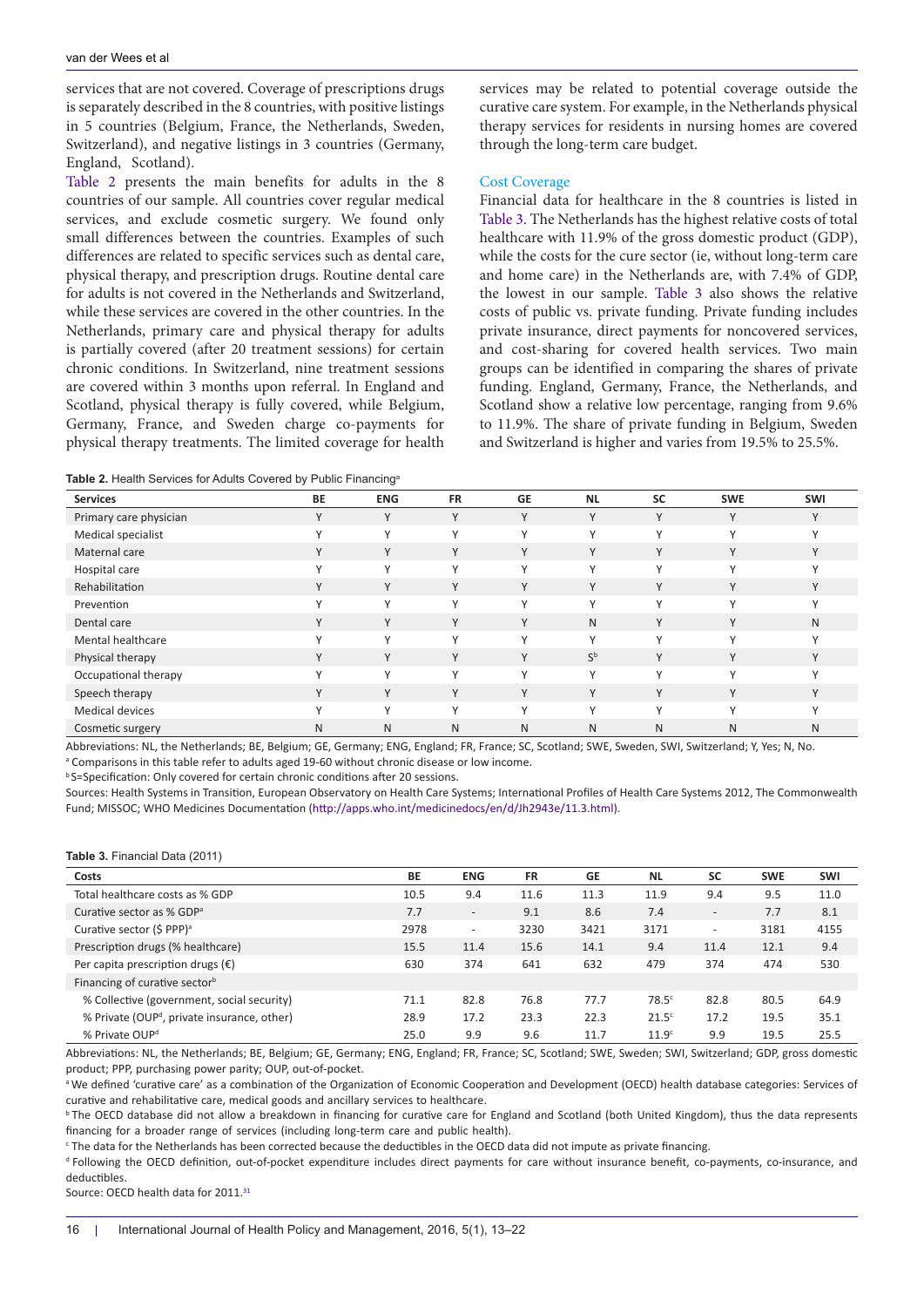Cost-sharing (user charges) for covered services via deductibles or co-payments serve as thresholds in healthcare systems by making individuals responsible for a share of the costs. Cost-sharing varies considerably between the 8 countries in our sample, as illustrated in [Table 4](#page-4-0). In 2014, the Netherlands and Switzerland were using a mandatory deductible of €360 and €250, respectively, but beneficiaries may opt for higher voluntary deductibles in exchange for lower premiums. Sweden uses a deductible of €122 for healthcare visits, €122 for prescription drugs and €333 for dental care. After these amounts, the government subsidy gradually increases up to 100% for prescription drugs and dental care. Children are waived from deductibles in these 3 countries. All countries in our sample use co-payments within the publicly financed benefits package, either in percentage of costs for services rendered (Belgium, France, Scotland, and Switzerland) and/or fixed co-payments (England, Germany, the Netherlands, Sweden, and Switzerland). All countries in our sample also provide compensation to vulnerable groups such as elderly people or those with chronic disease.

# Additional (Private) Insurance

All countries provide additional insurance with large differences in uptake by the population, ranging from <5% to 90% ([Table 5\)](#page-5-0). These differences are partly explained by the system characteristics. England, Scotland, and Sweden have a low uptake of additional insurance due to automatic coverage in their NHS system. All countries provide supplementary insurance, while 3 countries (Belgium, Germany, and France) also provide complementary insurance. Complementary insurance refers to insurance that complements coverage of insured services (co-insurance) by covering all or part of the residual costs not otherwise reimbursed. Supplementary insurance provides coverage for additional health services not at all covered as essential health benefits. We identified annual premiums for regular additional benefits ranging from €150-912. However, such premiums are not always publicly reported, and we could therefore not establish reliable estimates. Countries with compulsory deductibles (the Netherlands and Switzerland) prohibit coverage of these deductibles via co-insurance. France raises nonrefundable co-

<span id="page-4-0"></span>

|                 | <b>Compulsory Deductible</b> | Cost-Sharing (Co-payments and Co-insurance Above Maximum Reimbursement)                                                                                                                                                                                                                                                                                                                                                                                                                                                                                                                                  |
|-----------------|------------------------------|----------------------------------------------------------------------------------------------------------------------------------------------------------------------------------------------------------------------------------------------------------------------------------------------------------------------------------------------------------------------------------------------------------------------------------------------------------------------------------------------------------------------------------------------------------------------------------------------------------|
| The Netherlands | €360                         | ~€95 medical transportation per year<br>€69 (<16 year) and €137.6 (≥16 year) orthopedic shoes per year<br>€4 per hour maternity care<br>€20 per session with a psychologist<br>€32 per day for nonmedical maternity care<br>25% of the costs of a dental prosthesis<br>€125 for prosthesis or dental implant<br>25% of the price of a hearing aid                                                                                                                                                                                                                                                        |
| Belgium         | N <sub>o</sub>               | 10%-40% co-payments for most services (depending on preferential reimbursement and service type)<br>Co-payments for medicines up to 80%, depending on reimbursement category and preferential<br>reimbursement (0%-25%-50%-60%-80%); however the co-payments are maximized in some reimbursement<br>categories<br>€40 for first hospital day; subsequently €13 per day; plus €0.62/day for medicines, €7.44 for biological<br>testing/stay, €6.20 for radiology and €16.40/stay<br>Maximum: €450-1800 depending on level of income; €10.8-13.5 per prescription drug in some<br>reimbursement categories |
| Germany         | N <sub>o</sub>               | €5-10 for medicines<br>€10 per hospital day or day at rehabilitation center (until max 28 days)<br>10% cost-sharing physiotherapy + $£10$ per visit<br>Maximum: 2% income                                                                                                                                                                                                                                                                                                                                                                                                                                |
| England         | <b>No</b>                    | €10 for medicines<br>€240 for dental trajectory<br>Maximum: people who are not entitled to free subscriptions but expect to need more than 3 prescriptions<br>in 3 months may opt for a prescription prepayment certificate at the cost of £104 per year.                                                                                                                                                                                                                                                                                                                                                |
| France          | €50ª                         | 20%-50% for different services: general practitioner, hospital, dentist, laboratory<br>Co-payments 85% for drugs according to category (0%-35%-65%-85%), depending on medical benefit and<br>seriousness of the pathology                                                                                                                                                                                                                                                                                                                                                                                |
| Scotland        | N <sub>o</sub>               | 80% dental costs with a maximum of €450                                                                                                                                                                                                                                                                                                                                                                                                                                                                                                                                                                  |
| Sweden          | €122-333 <sup>b</sup>        | €11-22 per general practitioner visit<br>€25-35 per visit to a medical specialist<br>€9 per hospitalization day<br>Cost-sharing for paramedic care and medical devices differ between regions<br>Maximum: $\epsilon$ 122 for general practitioner/medical specialist, $\epsilon$ 220 for devices, $\epsilon$ 600 for drugs <sup>c</sup>                                                                                                                                                                                                                                                                  |
| Switzerland     | €250                         | 10% for all services<br>€8 for hospital admission<br>Maximum: €570                                                                                                                                                                                                                                                                                                                                                                                                                                                                                                                                       |

Abbreviations: SHI, social health insurance; NHS, National Health Service.

<sup>a</sup>Beneficiaries pay a deductible for a range of services (medicines, doctors, ambulance, hospital), which are deducted from reimbursement and are not insurable. b Medicines deductible €122; deductible for dental care €333.

c After the deductible amounts, the government subsidy gradually increases up to 100%. The maximum co-payment for prescribed drugs is €244 per year. Sources: Health Systems in Transition, European Observatory on Health Care Systems; International Profiles of Health Care Systems 2012, The Commonwealth Fund; MISSOC; WHO Medicines Documentation (<http://apps.who.int/medicinedocs/en/d/Jh2943e/11.3.html>)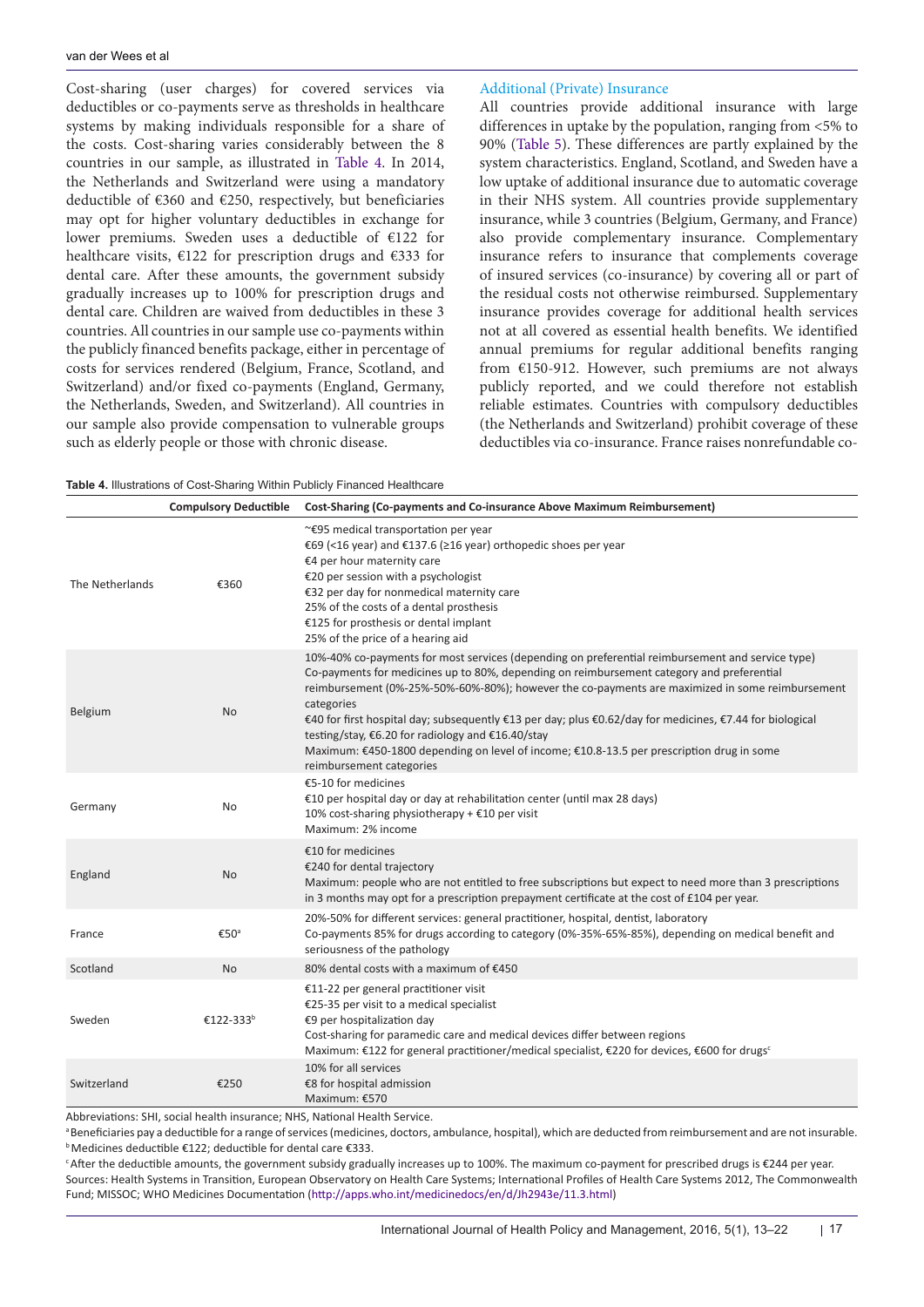<span id="page-5-0"></span>**Table 5.** Additional (Private) Insurance

| Country         | $%$ <sup>a</sup> | <b>Type</b> | Description                                                                             |
|-----------------|------------------|-------------|-----------------------------------------------------------------------------------------|
| The Netherlands | 85.0%            | $S^{\rm b}$ | Coverage of dentist, physical therapy, eyeglasses, alternative medicine                 |
| Belgium         | 70.0%            | $C^{c}/S$   | Co-insurance; coverage of orthodontist, alternative medicine, private room              |
| Germany         | 22.0%            | C/S         | Co-insurance (dental care); minor benefits, access to better amenities, private room    |
| England         | 13.0%            | S           | Inpatient or day case surgery, hospital accommodation and nursing care, inpatient tests |
| France          | 90.0%            | C/S         | Co-insurance; private room, dental care, optical care                                   |
| Scotland        | 8.5%             | S           | Private acute hospital care                                                             |
| Sweden          | $< 5.0\%$        | S           | Faster access to primary care services and shorter waits for surgery                    |
| Switzerland     | 90.0%            | S           | Coverage of dentist, private room, access to senior physicians, choice of hospital      |

a %: percentage of citizens with additional insurance.

**b**S: Supplementary insurance; provides coverage for additional health services not at all covered as essential health benefits.

c C: Complementary insurance; refers to insurance that complements coverage of insured services by covering all or part of the residual costs not otherwise reimbursed.

payments for consultations and services up to €50 that cannot be covered with co-insurance.

## Establishing Price and Regulating Volume

Establishing the price of healthcare services varies between countries, and can be set at the national level (Belgium, France, Scotland) or the regional level (Germany, Sweden, Switzerland), or a combination of the 2 (the Netherlands, England). In most countries, the price of healthcare services is established by (quasi)governmental agencies, except for the Netherlands and Switzerland. In the Netherlands, the price of 70% of hospital services is established via negotiations between individual insurers and individual provider organizations. In Switzerland, prices are mostly negotiated between insurer associations and providers at the regional level. Between countries, we identified differences in responsibilities at the national vs. the regional level for regulating volume. In France, while price is negotiated at the national level and approved by government, volumes are negotiated by insurers and providers; this is similar to the Netherlands. In Scotland, price is set at the national level, while volume constraints can be set by local NHS boards. Finally, in Sweden, volumes as well as prices are negotiated at the level of county councils.

## Variations in Volume and Price

The actual use of healthcare services varies strongly between the 8 sample countries. [Table 6](#page-6-0) illustrates these differences for several healthcare services. These differences can be attributed to specific services that show large variations in practice. The OECD has studied such variations in practice for several procedures in various countries of our sample, showing for instance considerable variations in volume for a low-variety, sensitive condition such as total hip prosthesis.<sup>[38](#page-9-4)</sup> Prices of healthcare services also vary between the countries in our sample[.39](#page-9-5) For example, a vignette study by the World Health Organization (WHO) shows considerably higher standardized costs for stroke services in the Netherlands (€7100) in comparison with England, France and Germany's standardized costs of ~€4000. No major differences were found for the costs of total hip surgery with  $~\sim 66800$  for this subset of countries.<sup>[40](#page-9-6),[41](#page-9-7)</sup>

# The relationship between health benefits and the financing of healthcare

In previous paragraphs, we have described the 3 dimensions

of publicly financed healthcare and variations in price and volume between the countries in our study. Our comparisons showed that virtually all residents in our sample of 8 counties are covered for basic health benefits (population coverage), which corresponds with the overall aim of European healthcare systems to provide accessible healthcare for all residents.[42](#page-9-8)

Our results also show that the scope of covered healthcare benefits is comparable across the countries in our sample. We found some examples of differences for coverage of dental care, physiotherapy, and prescription drugs. In assessing the financing of curative healthcare, we found a range of 7.4% to 9.1% of GDP within the sample of our selected countries. The share of public financing of curative care ranges from 64.9% to 82.8%. At the macro level, we did not identify a pattern between the scope of services covered and the height of public financing. In other words, public financing of healthcare varied considerably between countries, while differences in covered healthcare benefits are relatively small. We did find substantial differences between the countries for costsharing, and identified 2 main groups within our sample: low cost-sharing in England, France, Germany, the Netherlands and Scotland; and high cost-sharing in Belgium, Sweden and Switzerland. In regards to cost-sharing, we also found no clear relationship with the scope of services.

## Potential Relationships at the Level of Specific Services

We also assessed the potential relationships between service coverage and financing for specific services. Our comparisons indicated that the countries differed in details of service coverage in regards to dental care, physical therapy, and prescription drugs. We therefore specifically looked at the relationships between coverage and cost-sharing of these services.

## *Dental Care for Adults*

Dental care for adults is not covered in the benefits package of Switzerland and the Netherlands. Of the 6 other countries in our comparisons, only Germany provides full coverage. The 5 remaining countries have substantial limitations in the coverage of dental care for adults. In Belgium, co-payments are set at 25%. Adult residents in England have to pay €240 for a dental care service. In France, co-insurance varies from 30% for routine dental care up to 90% for complex services such as orthodontic care. Scotland has implemented a co-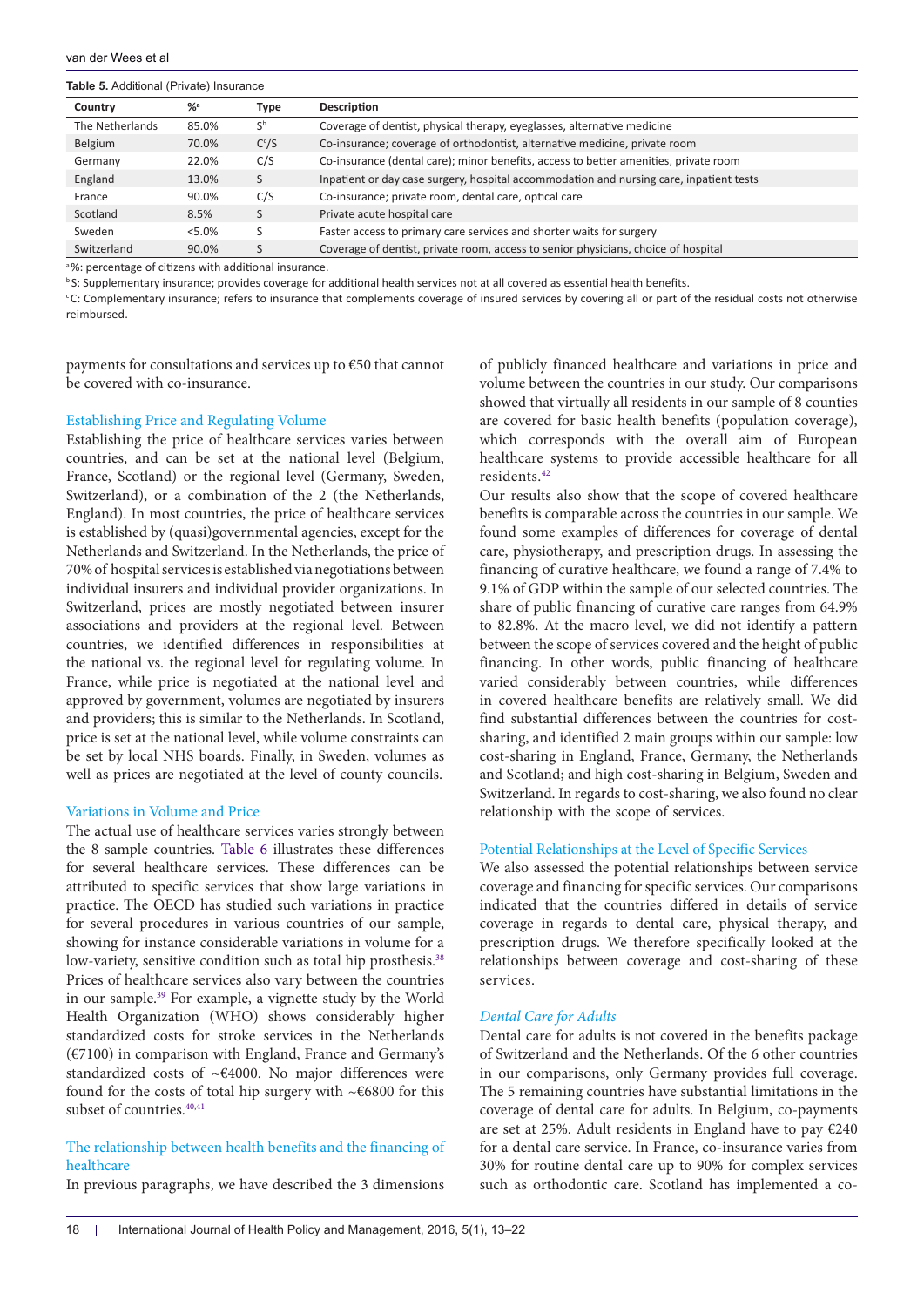<span id="page-6-0"></span>

|  | Table 6. Illustrations of Volume of Care in the 8 European Sample Countries |  |  |  |  |  |  |
|--|-----------------------------------------------------------------------------|--|--|--|--|--|--|
|--|-----------------------------------------------------------------------------|--|--|--|--|--|--|

|                                                                      | <b>NL</b> | BE     | GE <sup>a</sup> | <b>FR</b> | <b>UK</b> <sup>b</sup>   | <b>SWE</b>               | <b>SWI</b> |  |  |  |  |
|----------------------------------------------------------------------|-----------|--------|-----------------|-----------|--------------------------|--------------------------|------------|--|--|--|--|
| Inpatient care discharges per 100 000 citizens per year <sup>c</sup> | 11 646    | 16 624 | 24 4 1 7        | 18641     | 13709                    | 16449                    | 17055      |  |  |  |  |
| MRI-scans per 1000 citizens per year                                 | 49.9      | 77.0   | 95.2            | 67.5      |                          | $\overline{\phantom{a}}$ |            |  |  |  |  |
| CT scans per 1000 citizens per year                                  | 70.7      | 178.5  | 117.1           | 154.5     | $\overline{\phantom{a}}$ | $\overline{\phantom{a}}$ |            |  |  |  |  |
| Surgical procedures per 100 000 citizens per year                    |           |        |                 |           |                          |                          |            |  |  |  |  |
| Cataract surgery                                                     | 856.6     | 1060.1 | 168.4           | 1077.6    | 664.7                    | 848.1                    | 437.7      |  |  |  |  |
| Hip replacement                                                      | 215.7     | 235.6  | 285.9           | 229.5     | 180.9                    | 237.9                    | 292.0      |  |  |  |  |
| Coronary artery bypass                                               | 54.4      | 70.4   | 67.6            | 28.5      | 31.0                     | 37.5                     | 49.4       |  |  |  |  |
| Doctor consultations per citizen per year                            | 6.6       | 7.4    | 9.7             | 6.8       | 5.0                      | 3.0                      | 4.0        |  |  |  |  |
| Dentist consultations per citizen per year                           | 2.3       | 2.5    | 1.4             | 0.8       | 0.8                      | $\overline{\phantom{a}}$ | 1.2        |  |  |  |  |

Abbreviations: NL, the Netherlands, BE, Belgium; GE, Germany; ENG, England; FR, France; SC, Scotland; SWE, Sweden; SWI, Switzerland.

aAdditional data on the ambulatory care sector is not counted in these statistics. Additionally, only one code per procedure category per patient was counted. **b Separate data for England and Scotland is lacking.** 

 $\epsilon$  The number of patients that stayed in hospital at least one night.

Source: OECD Health Data 2013.<sup>[31](#page-8-23)</sup> Only the most recent data was used.

payment of 80% of the costs, with a maximum of €450. Sweden has implemented a deductible of €333 for dental care, and residents receive a subsidy of €16-32 for preventive dental services. With the exception of Germany, all countries in our sample have limited the actual coverage of dental care for adults. In the Netherlands and Switzerland, dental care for adults is not covered at all. In Belgium, England, France, Scotland, and Sweden, residents cover a substantial amount of the costs themselves. In other words, we found indications that the actual coverage for dental care is associated with costsharing arrangements.

#### *Physical Therapy*

In the Netherlands, physical therapy is only reimbursed for a limited range of services: pelvic therapy for incontinence (women's health), chronic conditions after the 20th treatment session (patients pay the first 20 sessions themselves), and for inpatient services. In England and Scotland, physical therapy services are covered in the public health service, although, and due to limited availability, a substantial amount of such services are offered in the private sector where patients have to pay themselves. In Belgium, various co-payments exist depending on the specific services, and may add up to 30% of the costs. Beneficiaries in Germany are charged a copayment of 10% plus €10 per visit. In France, the co-payment is 40%, and in certain circumstances insurance companies only provide reimbursement after they have given written permission. In Switzerland, insurance companies reimburse the first 9 treatment sessions within 3 months after referral to physical therapy services. The actual reimbursement depends on local prices. With the exception of England and Scotland, all countries in our sample have implemented limitations to service coverage or cost coverage. This suggests that the actual coverage of physical therapy services is associated with costsharing arrangements.

## *Prescription Drugs*

Prescription drugs are covered in the benefits package of all countries in our sample. In the Netherlands, Sweden, and Switzerland, prescription drugs are subject to deductibles. Beneficiaries in Switzerland are charged another 10% co-payment on top of the deductible, and Sweden has implemented co-payments ranging from 10%-50% of the costs, with a maximum of €600. In Belgium and France, co-payments can be as high as 80% and 85%, respectively. In Germany co-payment is €5-10 per prescribed drug, and in England co-payments are €10. Only residents in Scotland are not charged co-payments. This comparison shows that co-payments have been implemented in seven out of the 8 countries in our sample. We found no associations between service coverage and cost-sharing.

## **Discussion**

At the most general level, we found no direct interrelationship between the ranges of services covered in the health benefits package, and the height of public spending on healthcare in our sample of 8 countries. By looking at specific services, we found limited associations between actual coverage of specific services and cost-sharing arrangements for these services. Access to certain specific healthcare services is either limited by the lack of actual coverage of such services, or by establishing thresholds to access via cost-sharing. Thresholds of cost-sharing can have a similar impact on the accessibility of healthcare services. Especially in countries with SHI, the uptake of additional insurance is high. Only few countries provide co-insurance for reimbursement of cost-sharing.

The data in our sample of countries shows little variation in the scope of benefits covered at the macro level. These findings are comparable with data from the United States which also showed little variation at the macro level between small group employer plans and state and federal plans, despite the relatively unregulated US market.<sup>43</sup> An international survey to map health policy responses to the financial crisis showed that overall the statutory benefits package was not radically changed, but that some reductions were carried out, usually at the margin.<sup>1</sup> At the macro level, it is difficult for policymakers to completely remove services from the essential health benefits package, because many services are beneficial to certain subgroups of patients.<sup>[44](#page-9-10)</sup>

The introduction or expansion of user charges is a more common policy measure at the macro level when trying to contain the cost of healthcare; many countries increased or introduced user charges for health services in response to the crisis.1 The RAND experiment already showed price elasticity between -0.17% and -0.22%, meaning that an increase of the price due to user charges leads to a reduction of the volume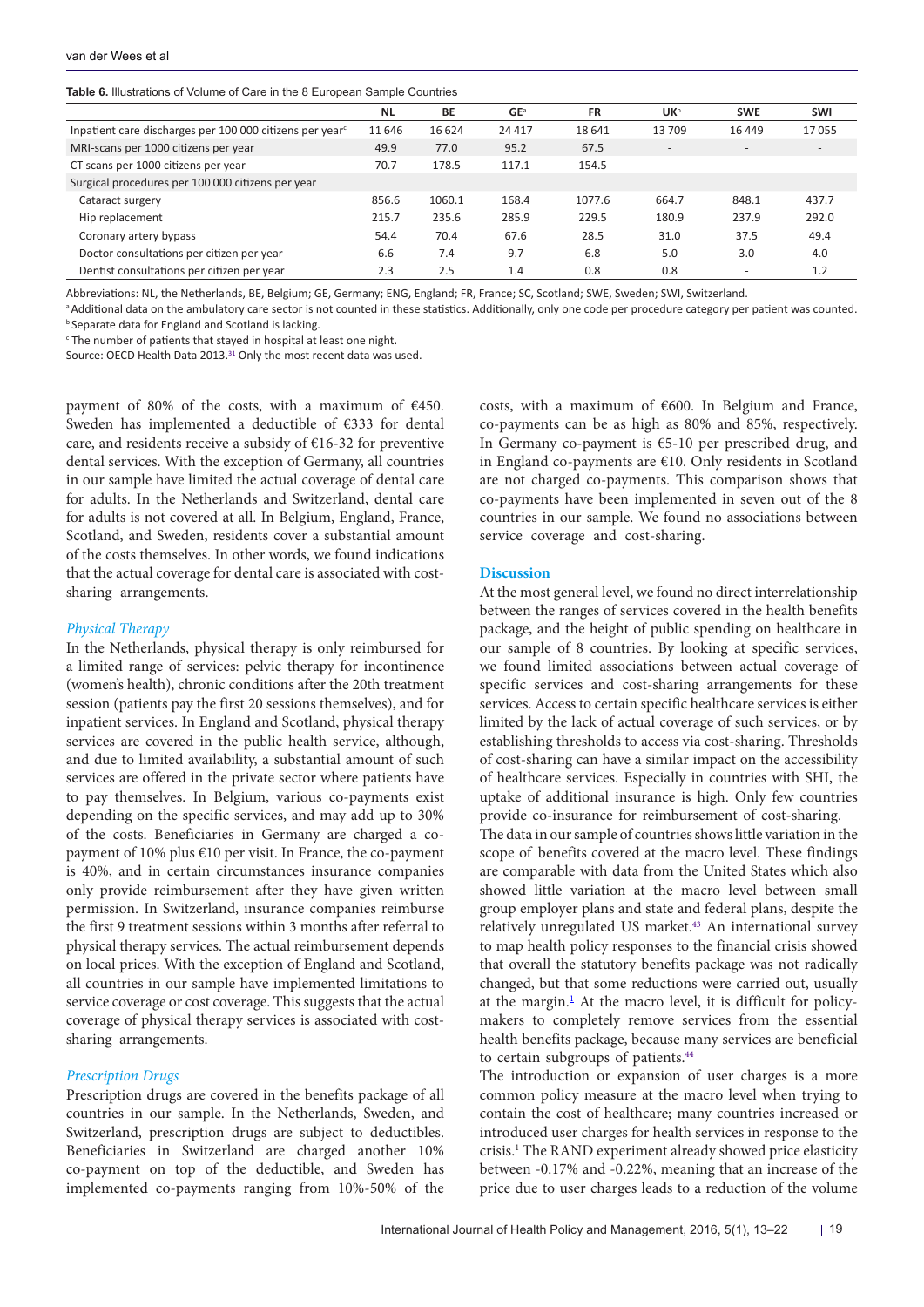of care; lower income groups were more price sensitive.[12](#page-8-11) International research in a group of European countries showed that higher user charges lead to increased inequality between low and high incomes.[45](#page-9-11) The *European Observatory* concluded that cost sharing is unlikely to contribute to sustainability.[46](#page-9-12) If user charges are imposed, careful attention to the design of cost-sharing policy should be paid, which should be systematic and evidence-based.

Solutions for creating sustainable future financing of essential health benefits may be found at the micro level by stimulating evidence-based practice. In England, NICE has developed a list of 'do not do' recommendations derived from clinical practice guidelines, with the aim of excluding low-value services for certain subgroups.[7](#page-8-6) In the United States and Canada, the *Choosing Wisely* campaign for reducing unnecessary tests, treatment and procedures was started in 2012, and has grown into an international campaign.[47](#page-9-13) *Choosing Wisely* aims to promote conversations between clinicians and patients through evidence-based recommendations. These recommendations can be derived from existing clinical practice guidelines.<sup>[48](#page-9-14)</sup>

Unwarranted geographical practice variation in healthcare was set on the agenda by Wennberg as an important cost driver in healthcare.<sup>49</sup> Unwarranted practice variation is a variation in utilization that cannot be explained by variation in patient illness or patient preferences.<sup>[50](#page-9-16)</sup> A recent systematic review identified large differences in the volume of healthcare between countries, regions, hospitals as well as individual healthcare providers.<sup>51</sup> This may be caused by potential shortfalls in 3 areas: underuse of effective care, misuse in preference-sensitive care, and overuse of supplysensitive care. Several remedies have been described to reduce unwarranted variation, such as the implementation of clinical practice guidelines to stimulate evidence-based practice, increasing the role of patients in shared decision-making to optimize preference-sensitive care, and regulating resource capacity in the healthcare system to reduce supply-sensitive care. However, the implementation of such remedies requires more focus in health policy-making; additionally, the absence of economic incentives that reward providers for reducing unnecessary care is considered an important barrier.<sup>[52](#page-9-18)</sup>

Most countries in our European sample control the price of care at the governmental level, except for the Netherlands and Switzerland, where most prices are negotiated between private insurers and provider organizations. These countries have created managed competition in their health insurance markets, which is somewhat analogous to the United States health insurance exchanges that are operated at the state and federal level. However, it is still unclear whether these mechanisms of competition will lead to reductions in the price and/or the volume of healthcare services.<sup>[36](#page-9-2)</sup>

# Implications for Policy

Although reducing the scope of the benefit package and increasing user charges may contribute to the financial sustainability of healthcare, variations in volume and price of care appear to have a much larger impact on financial sustainability. Our conclusions are confirmed by a recent assessment of the impact and policy implications of the economic crisis in Europe, highlighting that policy measures aimed at reducing the scope of the benefit package or increasing user charges, were only marginal.<sup>2</sup> Moreover, countries did not report making changes to the benefits package based on evidence of cost-effectiveness.<sup>2</sup>

In addition to the continuous evaluation of essential health benefits and cost-sharing arrangements, we suggest that other measures are needed to enhance the financial sustainability of healthcare regarding the volume and price of healthcare. Further insights into practice variations and establishing mechanisms to reduce unwarranted variation may contribute to enhancing the financial sustainability of healthcare. Supply constraints may have a much larger impact on reducing the volume of care, and thus on the long-term financial sustainability of public healthcare provision than limitations in service coverage.

For US policy-makers, our comparisons of European countries are useful for informing decision-making in regard to modifying the essential health benefits package framework. Monitoring the implementation is deemed essential to determine whether states' differing strategies are producing the coverage improvements promised by reform. Officials have to assess whether enrollees are having a difficult time obtaining needed services because of gaps in coverage or the cost of care, and they have to modify the package accordingly[.53](#page-9-19) In the US context, with differing benefit packages and cost-sharing arrangements, a careful design of additional private insurance products warrants attention in terms of guaranteeing the sustainability of healthcare.

## **Limitations**

Our study is subject to several limitations. First, the 3 dimensions of healthcare (population coverage, service coverage, cost coverage) provide a simplification of statutory financed healthcare. The organizational and financial structure of healthcare is complex, and embedded in a wider societal structure with many more interactions. Second, due to the complexity of healthcare systems, comparisons across countries are subject to cautious interpretations. Although the dimensions of statutory financed healthcare that we used in our study are being employed in many international comparisons, such a model may not reflect the complexity of healthcare in our sample of countries. Third, our data analysis focused on the relationship between the scope of essential health benefits and statutory financing at the macro level, without disaggregating to differences at the micro level. Fourth, our sample of European countries was based on purposive sampling to reflect the variety existing in healthcare systems in Europe, and their main characteristics. Therefore, our sample does not provide a full picture of healthcare in Europe. Fifth, our study was explorative in nature, and did not allow for identifying causal relationships.

# **Conclusion**

The scope of services covered in publicly financed healthcare is comparable and comprehensive across our sample of 8 European countries, with only marginal differences. Costsharing arrangements show larger variations. Considerations for the inclusion of services in the essential health benefits and for cost-sharing seem to evolve independently. However, cost-sharing implies thresholds for accessing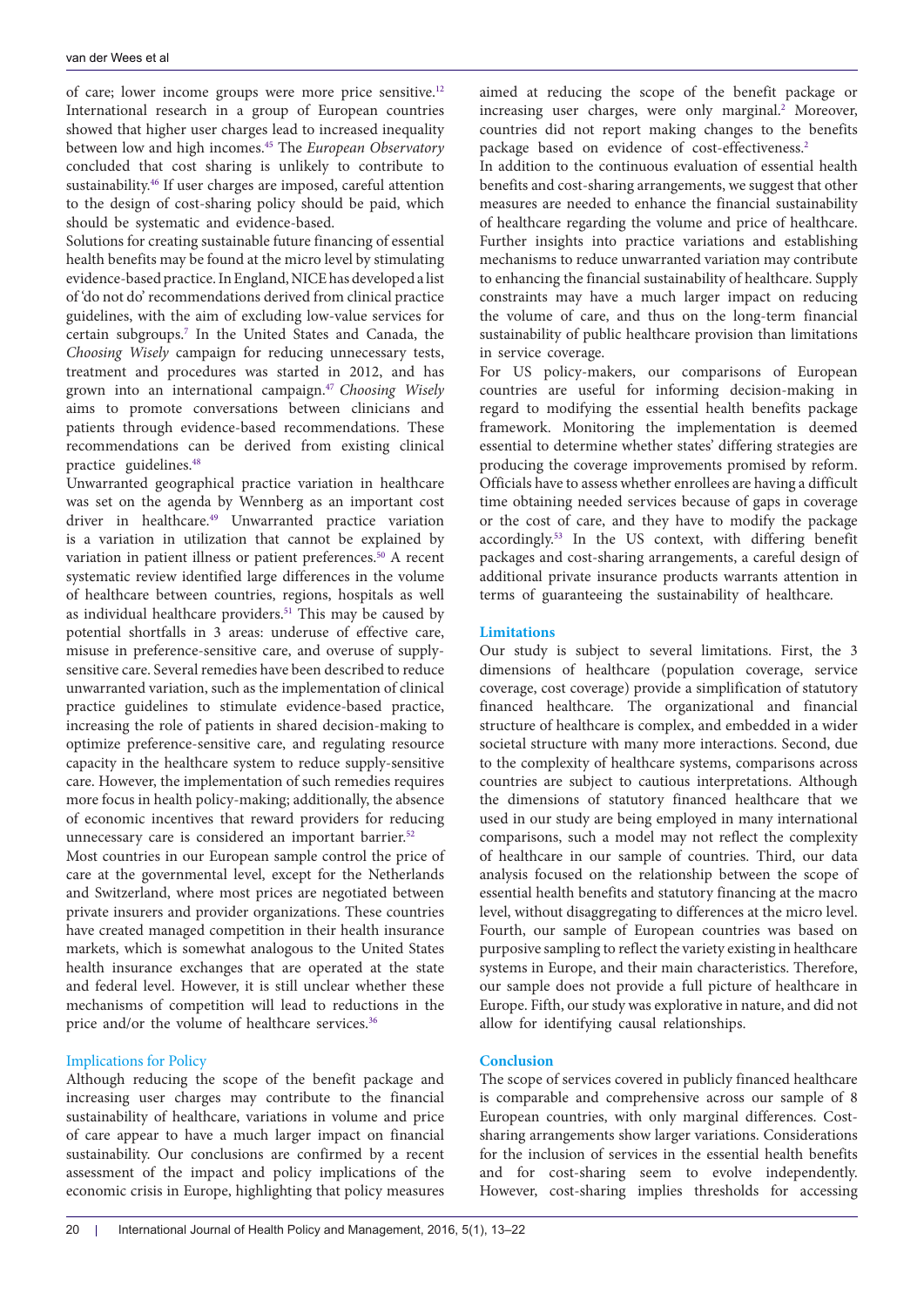specific health services. Both the scope of services and cost-sharing arrangements should be carefully monitored. Unwarranted practice variation and the price of healthcare services seem much larger drivers for the sustainability of healthcare. Our comparisons may not reflect the complexity of the healthcare system, and there is no silver bullet for addressing the sustainability of healthcare. Policy-makers should focus on a variety of measures within an integrated approach, including considerations for services covered, cost-sharing arrangements, additional private insurance, stimulating evidence-based practice, monitoring and reduction of unwarranted variation, and control mechanisms for the price of healthcare services. For policy-makers, our comparisons of European countries are useful for monitoring the implementation of essential health benefits, as well as to inform decision-making in regards to modifying the essential health benefits package framework.

## **Acknowledgments**

This study was sponsored by the Dutch Ministry of Health, Welfare and Sports. The sponsor did not have a role in the study design, data collection and analysis, or writing of the report.

#### **Ethical Issues**

Our desktop study did not involve human subjects and was deemed exempt from review by the ethics committee of Radboud University Medical Center, Nijmegen, The Netherlands.

#### **Competing interests**

Authors declare that they have no competing interests.

#### **Authors' contributions**

PvdW, JW, GW, and PJ were responsible for study concept and design. JW and PvdW were responsible for data gathering and drafting of the manuscript. PJ and GW provided important feedback to draft versions of the manuscript. All authors approved the final version of the manuscript

#### **References**

- <span id="page-8-0"></span>1. Mladovsky P, Srivastava D, Cylus J, et al. *Health Policy Responses to the Financial Crisis in Europe.* Copenhagen: WHO Regional Office for Europe; 2012.
- <span id="page-8-1"></span>2. Thomson S, Jowett M, Evetovits T, Jakab M, McKee M, Figueras J. *Health, Health Systems and Economic Crisis in Europe: Impact and Policy Implications*. Copenhagen: World Health Organization/European Observatory on Health Systems and Policies; 2013.
- <span id="page-8-2"></span>3. Ulmer C, Ball J, McGlynn E, Shadia Bel Hamdounia S. *Essential Health Benefits: Balancing Coverage and Costs.* Washington, DC: Institute of Medicine (IOM); 2011.
- <span id="page-8-3"></span>4. Chernew ME, Newhouse JP. Health care spending growth*.* In: Pauly MV, McGuire TG, Pedro PB, eds. *Handbook of Health Economics*. Elsevier; 2000:1-43.
- <span id="page-8-4"></span>5. Busse R, Schreyogg J, Velasco-Garrido M. *HealthBASKET: Synthesis Report*. Brussels: EHMA; 2006.
- <span id="page-8-5"></span>6. Schreyogg J, Stargardt T, Velasco-Garrido M, Busse R. Defining the "Health Benefit Basket" in nine European countries. Evidence from the European Union Health BASKET Project. *Eur J Health Econ.* 2005;6(1):2-10. doi:[10.1007/s10198-005-0312-3](http://dx.doi.org/10.1007/s10198-005-0312-3)
- <span id="page-8-6"></span>7. Garner S, Littlejohns P. Disinvestment from low value clinical interventions: NICEly done? *BMJ.* 2011;343:d4519. doi:[10.1136/](http://dx.doi.org/10.1136/bmj.d4519) [bmj.d4519](http://dx.doi.org/10.1136/bmj.d4519)
- <span id="page-8-7"></span>8. Elshaug AG, Watt AM, Mundy L, Willis CD. Over 150 potentially low-value health care practices: an Australian study. *Med J Aust.*

<span id="page-8-8"></span>2012;197(10):556-560. doi[:10.5694/mja12.11083](http://dx.doi.org/10.5694/mja12.11083)

- 9. College voor Zorgverzekeringen (CVZ). *Pakketbeheer in de praktijk deel 3 (CONCEPT).* Diemen: CVZ; 2013.
- <span id="page-8-9"></span>10. Corlette S, Lucia KW, Levin M. Implementing the Affordable Care Act: choosing an essential health benefits benchmark plan. *The Commonwealth Fund.* 2013;15:1-14.
- <span id="page-8-10"></span>11. HHS. *Essential Health Benefits Bulletin*. Washington, DC: Department of Health and Human Services, Center for Consumer Information and Insurance Oversight; 2011.
- <span id="page-8-11"></span>12. Frank R. Economics and mental health: an international perspective. In: Glied S, Smith P, eds. *The Oxford Handbook of Health Economics*. Oxford: Oxford University Press; 2011:232- 233.
- <span id="page-8-12"></span>13. Chernew M. Additional reductions in Medicare spending growth will likely require shifting costs to beneficiaries. *Health Aff (Millwood).* 2013;32(5):859-863. doi:[10.1377/hlthaff.2012.1239](http://dx.doi.org/10.1377/hlthaff.2012.1239)
- <span id="page-8-13"></span>14. Smith PC. Universal health coverage and user charges. *Health Econ Policy Law.* 2013; 8(4):529-535. doi:[10.1017/](http://dx.doi.org/10.1017/s1744133113000285) [s1744133113000285](http://dx.doi.org/10.1017/s1744133113000285)
- <span id="page-8-14"></span>15. Rechel B, Thomson S, van Ginneken E. *Health Systems in Transition: Template for Authors*. Copenhagen: WHO Regional Office for Europe; European Observatory on Health Systems and Policy; 2010.
- <span id="page-8-15"></span>16. Chevreul K, Durand-Zaleski I, Bahrami SB, Hernandez-Quevedo C, Mladovsky P. France: Health system review. *Health Syst Transit.* 2010;12(6):1-291.
- 17. Busse R, Bluemel M. Germany: Health system review. *Health Syst Transit.* 2014;16(2):1-296.
- 18. Gerkens S, Merkur S. Belgium: Health system review. *Health Syst Transit.* 2010; 12(5):1-266.
- 19. Boyle S. United Kingdom (England): Health system review. *Health Syst Transit.* 2011; 13(1):1-483.
- 20. Schafer W, Kroneman M, Boerma W, et al. The Netherlands: health system review. *Health Syst Transit.* 2010;12(1):1-228.
- 21. Steel D, Cylus J. United Kingdom (Scotland): Health system review. *Health Syst Transit.* 2012;14(9):1-150.
- 22. Anell A, Glenngard AH, Merkur S. Sweden: Health system review. *Health Syst Transit.* 2012;14(5):1-159.
- <span id="page-8-16"></span>23. European-Observatory. *Health Care Systems in Transition: Switzerland*. Copenhagen: European Observatory on Health Care Systems; 2000.
- <span id="page-8-17"></span>24. Thomson S, Osborn R, Squires D, Jun M. International profiles of Health Care Systems. New York: The Commonwealth Fund; 2012.
- <span id="page-8-18"></span>25. MISSOC: Mutual Information System on Social Protection website. [http://ec.europa.eu/social/main.jsp?catId=815&langId=en.](http://ec.europa.eu/social/main.jsp?catId=815&langId=en) Accessed December 23, 2014.
- <span id="page-8-19"></span>26. Daley C, Gubb J. *Healthcare Systems: Switzerland*. London: Civitas Health Unit; 2012.
- 27. Daley C, Gubb J. *Healthcare Systems: The Netherlands*. London: Civitas Health Unit; 2013.
- <span id="page-8-20"></span>28. Green D, Irvine B, Clark E, Bidgood E. *Healthcare Systems: Germany*. London: Civitas Health Unit; 2012.
- <span id="page-8-21"></span>29. Organization for Economic Co-operation and Development (OECD). OECD. *OECD Reviews of Health Systems - Switzerland*. Paris: OECD; 2011.
- <span id="page-8-22"></span>30. Paris V, Devaux M, Wei L. *Health Systems Institutional Characteristics. A survey of 29 countries, OECD Working Paper No. 50*. Paris: OECD; 2010.
- <span id="page-8-23"></span>31. Health Data. OECD website. [http://www.oecd.org/health/health](http://www.oecd.org/health/health-systems/oecdhealthdata.htm)[systems/oecdhealthdata.htm.](http://www.oecd.org/health/health-systems/oecdhealthdata.htm) Accessed December 21, 2014
- <span id="page-8-24"></span>32. Schoen C, Osborn R, Doty MM, Bishop M, Peugh J, Murukutla N. Toward higher-performance health systems: adults' health care experiences in seven countries, 2007. *Health Aff (Millwood).*  2007;26(6):w717-w734. doi:[10.1377/hlthaff.26.6.w717](http://dx.doi.org/10.1017/s1744133113000285)
- 33. Schoen C, Osborn R, Squires D, Doty MM, Pierson R, Applebaum